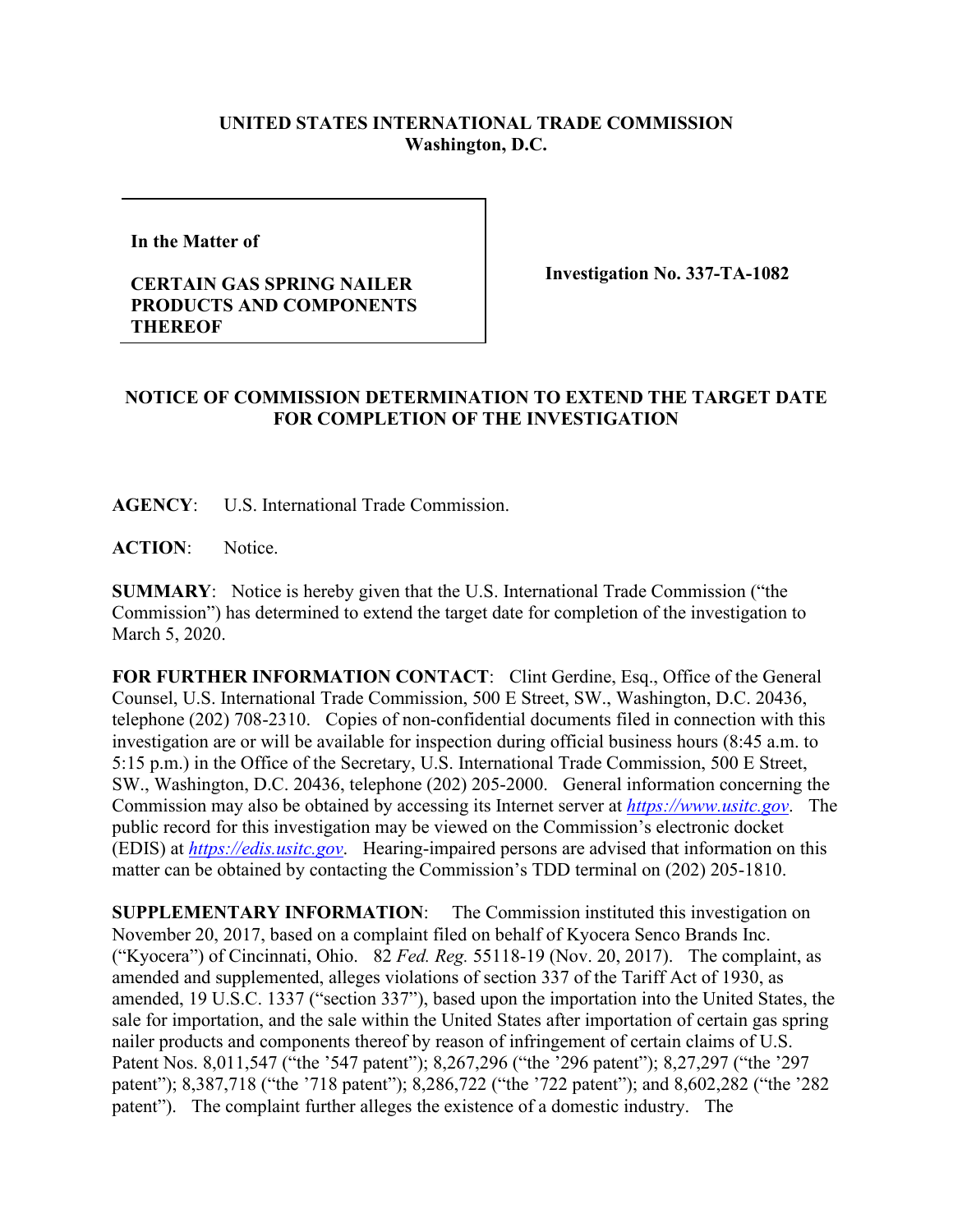Commission's notice of investigation named Hitachi as a respondent. The Office of Unfair Import Investigations is not participating in the investigation. The '547 patent has been terminated from the investigation and the notice of investigation was amended to add claim 30 of the '297 patent to the investigation. Order No. 13 (June 4, 2018), *unreviewed by* Comm'n Notice (June 22, 2018); Order No. 15 (June 19, 2018), *unreviewed by* Comm'n Notice (July 9, 2018), 83 *Fed. Reg.* 32685-66 (July 15, 2018). Prior to the evidentiary hearing, the parties stipulated that the '718 patent is the only remaining patent at issue since no violation could be shown as to the '296, '297, '722, and '282 patents based on an evidentiary ruling limiting the scope of testimony of Kyocera's expert. *See* ID at 1-2.

On June 7, 2019, the ALJ issued a final ID finding no violation of section 337 as to the '718 patent based on non-infringement and the failure of Kyocera to establish the existence of a domestic industry ("DI") that practices the '718 patent. Specifically, the ID finds that neither Hitachi's accused products nor Kyocera's domestic products satisfy the "system controller" limitation of the asserted claims. The ID also includes a recommended determination on remedy and bonding ("RD") during the period of Presidential review. The RD recommends an LEO directed to gas spring nailer products and components thereof that infringe the asserted claims of the '718 patent, and recommends a CDO directed against Hitachi. The RD does not recommend issuance of a bond.

On August 14, 2019, the Commission determined to review the ID in part and remand in part. *See* Comm'n Notice (Aug. 14, 2019). Specifically, the Commission determined to review the ID's finding that Kyocera did not establish: (1) either direct or induced infringement of the asserted claims of the '718 patent, and (2) practice of the asserted claims by Kyocera's DI products to satisfy the DI requirement. The Commission also determined to review the ID's finding that Kyocera demonstrated sufficient activities and investments relating to the articles protected by the '718 patent to satisfy the DI requirement. *Id.* The Commission remanded the issues of whether Kyocera has established, by a preponderance of the evidence, that: (1) the remaining limitations (irrespective of the "system controller" limitation) of the asserted claims of the '718 patent are met by Hitachi's accused products; (2) the remaining limitations of the asserted claims are practiced by Kyocera's DI products; and (3) Hitachi induced infringement of the asserted claims. *Id.*

On October 28, 2019, the ALJ issued an RID finding no violation of section 337 as to the '718 patent based on non-infringement and the failure of Kyocera to establish the existence of a domestic industry that practices the '718 patent. Specifically, the RID finds that: (1) neither Hitachi's accused products nor Kyocera's DI products satisfy the "displacement volume" limitation (*i.e.*, "(A) a hollow cylinder comprising a cylindrical wall with a movable piston therewith, said hollow cylinder containing a displacement volume created by a stroke of said piston") and the "initiating a driving cycle" limitation (*i.e.*, "initiating a driving cycle by pressing said exit end against a workpiece and actuating said trigger, thereby causing said fastener driving mechanism to force the driver member to move toward said exit end and drive a fastener into said workpiece") of the asserted claims; and (2) Kyocera failed to establish that Hitachi possesses the requisite specific intent to induce infringement of the claims.